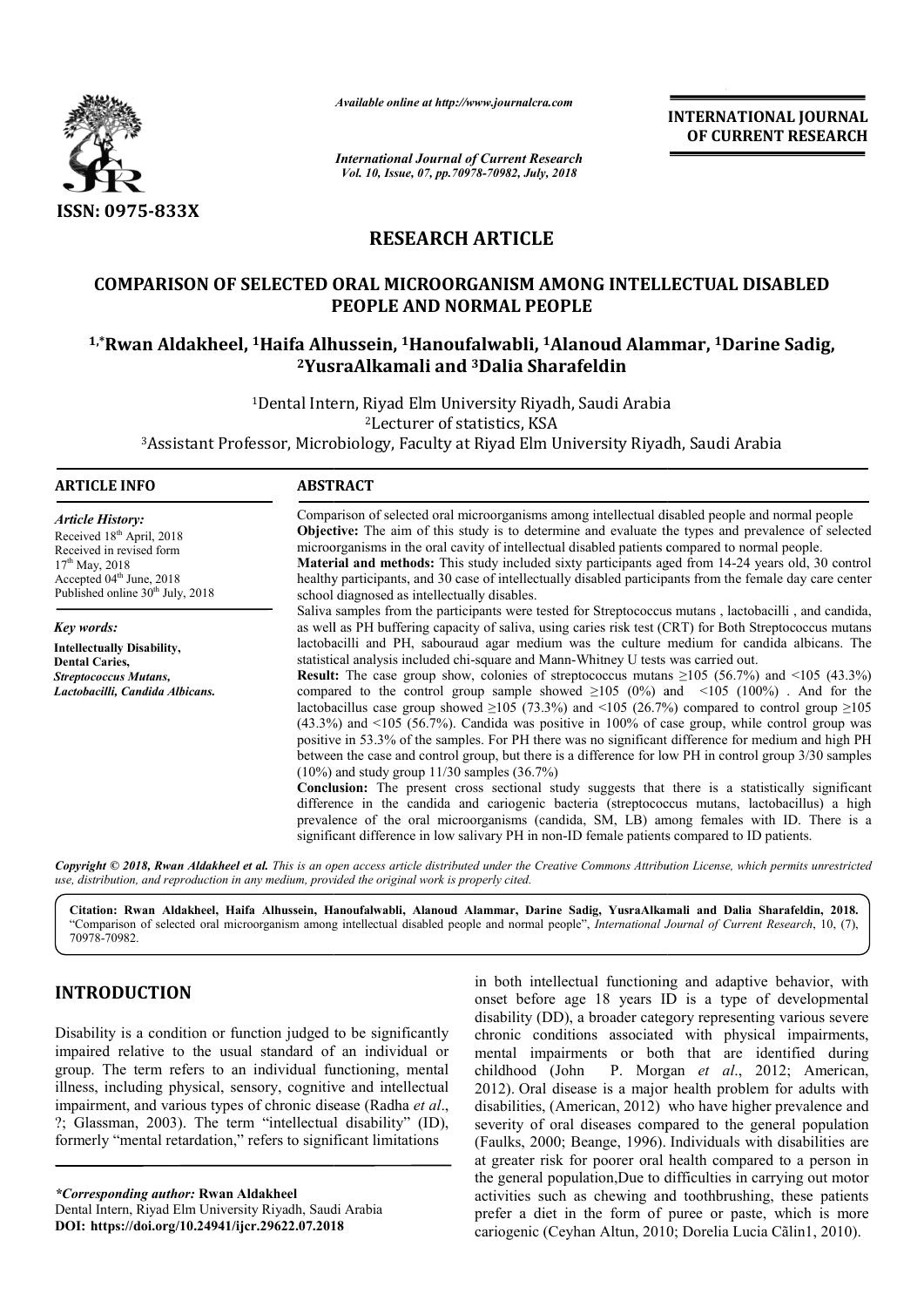immune deficiency and early enhanced colonization of the oral cavity with periodontopathic bacteria however, it's important for a clinician to choose among the various techniques available for prevention of oral diseases (Sayeqh *et al*., 2005; Camila Faria Carrada *et al*., 2016). Poor oral health results into the most common dental problem, i.e., Dental caries is the most prevalence disease among intellectually disabled children worldwide and "dental treatment is the greatest unattended health need of the disabled" (Sayeqh *et al*., 2005; Manish Jain, 2009). The oral cavity shelters very numerous and various microbial flora. One major actor of this complex ecosystem is dental plaque which develops naturally on the oral tissue. When the equilibrium is compromised and when an imbalance appears among the indigenous bacteria, pathologies such as dental caries or periodontitis could occur (Hennequin, 2000; Badet, 2008). Based on the data in the previous literature reviews, there's lack of studies on the caries-salivamicroorganism relationship, there is a need for studies that better elucidate the ecological characteristics of the oral cavity in patients who require special care, who naturally may have special physiological and microbiological characteristics (Liljemark *et al*., 1996). Life-style factors such as dietary habits and oral hygiene modifies the disease's progression. The association of lactobacilli and mutans streptococci with caries development is linked with carbohydrate consumption, there's a high prevalence of poor oral hygiene and gingivitis in individuals with intellectual disability. When plaque increases in thickness, there is usually an increase in proportion of Gram-negative bacteria. Detection of these organisms is essential for dental caries prediction and subsequent treatment (De Castilho, 2011; Yuki Oda *et al*., 2015). Historically, lactobacilli were the first microorganisms implicated in dental caries development (Okada *et al*., 2005). Mutans streptococci are considered to be the major etiologic agents of dental caries in humans. These bacteria are the most common putative pathogens isolated from human dental plaque and their prevalence has been reported in epidemiological studies (Owen, 1949; Hamada, 1980; Whiley, 1998).

### **MATERIALS AND METHODOS**

This study included sixty participants aged from 14 -24 years old, 30 healthy participants, and 30 intellectually disabled participants from the female day care center school diagnosed as (intellectually disabled).The informed consent was issued from REU, and approved by the parents and the school for each individual, salivary samples were collected from the participants, stimulation of saliva was conducted by chewing a piece of paraffin gum for 1 minute, saliva samples were collected in sterilized plastic cups 3 mm each , for the individuals who did not have the mental capacity to understand the request of chewing paraffin gum and provide a saliva sample, a dropper was used to draw the saliva from the floor of the mouth manually (for approximately 10 minutes) , an ice container was used to store the saliva samples and was delivered to the microbiology laboratory at REU (2-3 hours.)

**Microbiological procedures:** Qualitative and quantitative analysis of *Streptococcus mutans*, lactobacilli, and candida was. Carried out to all saliva samples as well as PH buffering capacity of the saliva was examined using caries risk test (CRT) for Both *Streptococcus mutans*, and lactobacilli, sabouraud agar medium for *candida albicans* and PH test strip.

*Streptococcus mutans* **and lactobacilli:** The sample tubes were put in the laminar flow, a sterile dropper was used to draw the saliva from the plastic cup, 1 ml of saliva was dropped on the CRT *Streptoccusmutans* test side and 1 ml on the lactobacilli CRT test side, sodium monocarbonate tablets was added to the tube to accelerate the growth, after that it was placed in the incubator for 48 hours.

**Examination of Candida:** In the laminar flow, Sterile sabouraud dextrose agar plates were inoculated each with 1ml of saliva sample, Which was distributed evenly using a sterile loop, then incubated at  $37^{\circ}$ C for 48 hours. After the plates were inspected for the presence or absence of characteristic Candida sp. Colonies were closely examined microscopically to confirm the characteristic morphology of the organism. The count of *C.albicans* in each plate was determined by viable count plate method.

**PH test strip:** A sterile dropper was used to draw saliva, one drop was placed on the PH strip for 5 minutes to determine the buffering capacity whether its low, medium, or high, and each sample was recorded.

**Statistical Analysis:** The aim of this analysis is to compare the presence and counts of some bacteria between the control and case groups. The data were analyzed using SPSS version 20 . Shapiro -Wilks test used to test the normality assumption of the data, the result shows that the data were not normally distributed

#### **RESULTS**

Non-parametric test Mann-Whitney U test was used to test the significant difference counts of Candida bacteria between the case and control groups. Odds Ratio is used to compare the relative odds of occurrence of bacteria (Lactobacillus) in groups. Chi Square test used to compare the proportion of bacteria between groups. Frequencies and percentages were used to describe the presence or absence of bacteria. Chi square test was used to compare between the low, medium and high ph, percentages was used to describe the significant difference.

|  |  | Table 1. Candida descriptive statistics |  |
|--|--|-----------------------------------------|--|
|--|--|-----------------------------------------|--|

|                            |     | Case     | Control   |
|----------------------------|-----|----------|-----------|
| Sabouraud<br>dextrose agar | Yes | 30(100%) | 16(53.3%) |
|                            | No  | $0\%$    | 14(46.7%) |
| Total                      |     | 30       | 30        |

(Tables 2,3) Mann-Whitney U test was used to test the significant difference of count for Candida between case and control groups. The result shows that there is a high statistical significant difference (Mann-Whitney  $U = 34$ , P value=0.000). (Table & Figure 2) shows that the case group (Mean Rank=44.37) has a higher significant count of Candida compared with the control group ( Mean rank=16.63).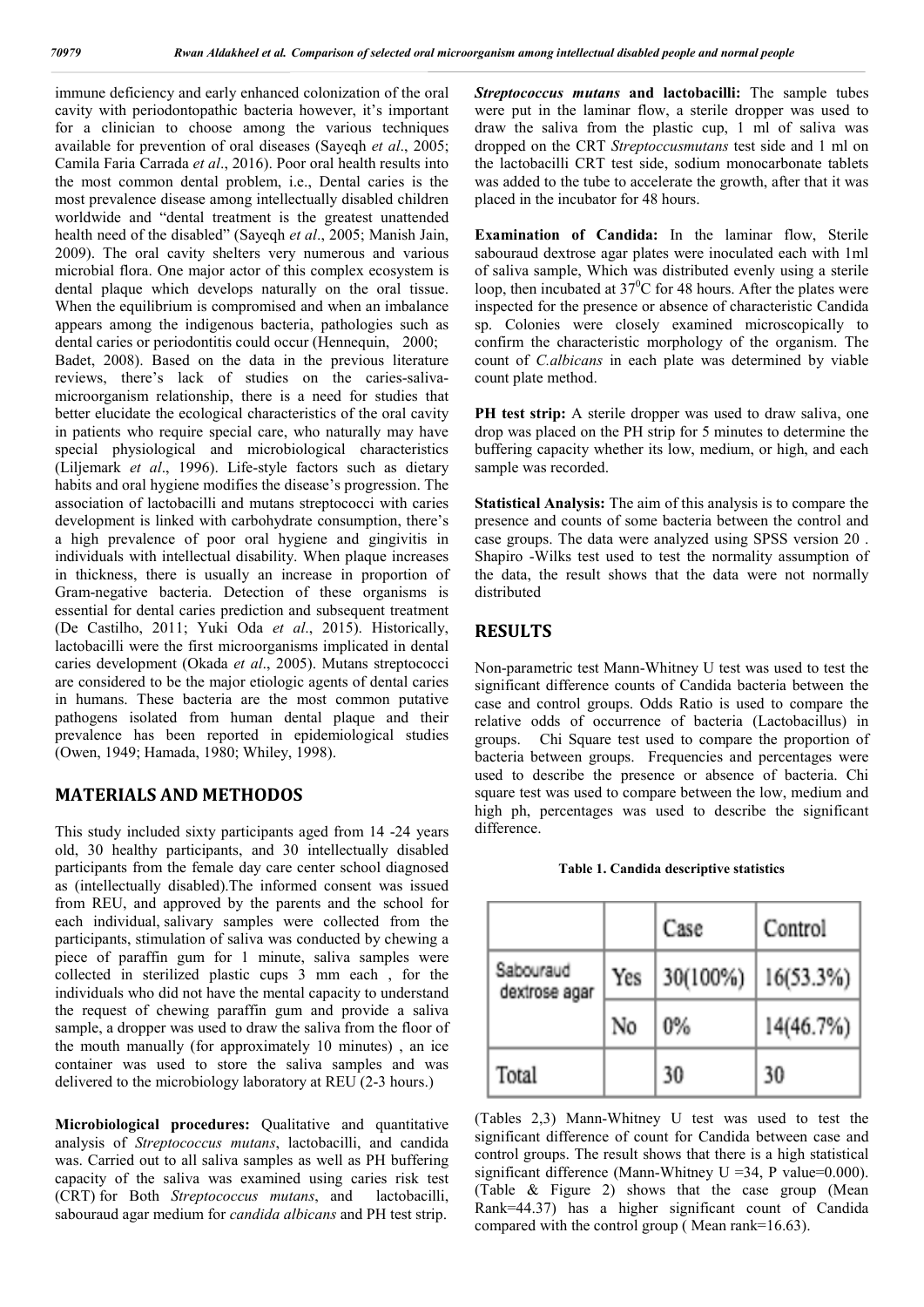

#### **Figure 1. Distribution of candida between Case and control groups**

**Table 2.**

| <b>Ranks</b>        |                      |    |                  |              |
|---------------------|----------------------|----|------------------|--------------|
|                     | sample               | N  | <b>Mean Rank</b> | Sum of Ranks |
| Count of<br>Candida | <b>Control Group</b> | 30 | 16.63            | 499.00       |
|                     | Case Group           | 30 | 44.37            | 1331.00      |
|                     | Total                | 60 |                  |              |

**Table 3.**

| Test Statistics <sup>a</sup> |          |  |  |
|------------------------------|----------|--|--|
|                              | count    |  |  |
| Mann-Whitney U               | 34,000   |  |  |
| Wilcoxon W                   | 499.000  |  |  |
| z                            | $-6.121$ |  |  |
| Asymp. Sig. (2-tailed)       | .000     |  |  |
| a. Grouping Variable: sample |          |  |  |



**Figure 2. Mean Rank represents how much count of Candida in each group**

(Table 4) Lactobacillus descriptive statistics, Odds ratio for Lactobacillus  $\geq 105$  for case v.s control equals 3.6 with confidence Interval (1.22, 10.6) means that the case group is 3.6 times more likely to have Lactobacillus ≥105 compared with the control group.. (p-value = 0.021). There is a significant association between groups and

#### **Lactobacillus**

|       |         | Lactobacillus |                   |  |
|-------|---------|---------------|-------------------|--|
|       |         | $>10^{5}$     | < 10 <sup>5</sup> |  |
|       | Case    | 22(73.3%)     | 8(26.7%)          |  |
|       | Control | 13(43.3%)     | 17(56.7%)         |  |
| Total |         | 30            | 30                |  |





#### **Table 5. Streptococcus mutans descriptive statistics**

|       |         | Streptococcusmutans |                   |  |
|-------|---------|---------------------|-------------------|--|
|       |         | $\geq 10^5$         | < 10 <sup>5</sup> |  |
|       | Case    | 17(56.7%)           | 13(43.3%)         |  |
|       | Control | $0(0\%)$            | 30(100%)          |  |
| Total |         | 30                  | 30                |  |



**Figure 4. Distribution of Streptococcus mutans between Case and control groups**

#### **Table 6. PH descriptive statistics**

|    |        | Control<br>Group | Case<br>Group | Chi -square test, P-value                        | Total |
|----|--------|------------------|---------------|--------------------------------------------------|-------|
| PH | Low    | 3(10%)           | 11(36.7%)     | =5.88, p-value=0.015 significant difference   14 |       |
|    | Medium | 16(53.3%)        | 12(40%)       | 1.p-value=0.3 Not significant difference         | 28    |
|    | High   | 11(36.7%)        | 7(23.3%)      | 1 p-value=0.26 Not significant difference        | 18    |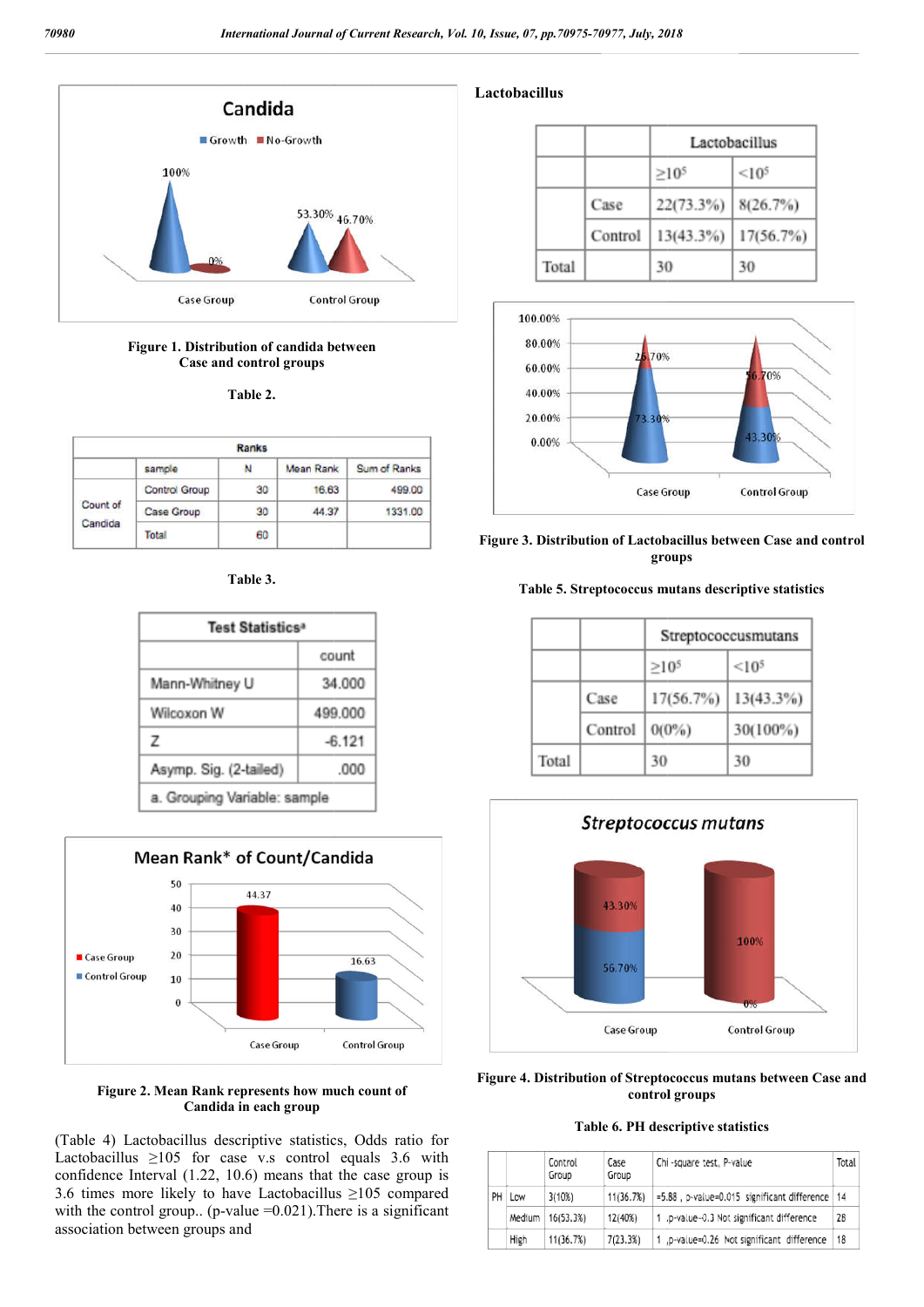

**(Figure 5 ) Distribution of salivary PH between Case and control groups**

#### **DISCUSSION**

The knowledge about the oral health status of different populations is important to establish preventive and therapeutic strategies (Takahashi, 2011). Although studies about the oral health status of DS patients are numerous in the literature, they have produced controversial results. Individuals who are intellectually disabled and cared for at home by family members often suffer from poor oral hygiene, as they have been reported to have higher bacterial counts compared to individuals with no disabilities (Maurico, 2015). The most common opportunistic infection affecting the oral cavity is candidiasis (Loesche, 1982), the present study results indicates that the prevalence growth of candida in female patients aged from 14 to 24 years old with Intellectual disability is 100%, and in the control group is 53.3%, which is in agreement with studies conducted in ID individuals (gousemohiddin 2014) found that the study group is 74%, and in the control group 36%. The Lactobacillus count represents the number of lactobacilli present in 1ml of saliva (CFU/ml). It's used to determine the efficiency of dietetic measures or to evaluate the caries risk, A strong correlation has been established between the Lactobacillus count and caries (C. Badet 2008), For lactobacillus the ID showed  $73.3\%$  ( $\geq 10^5$ ) and  $26.7\%$ (<10<sup>5</sup>), the NID showed 43.3% ( $\geq 10^5$ ) and 56.7% (<10<sup>5</sup>).that means the case group is 3.6 times more likely to have Lactobacillus  $\geq 10^5$  compared with the control group.

Streptococcus mutans showed growth in ID samples 56.7%  $(\geq 10^5)$  and 43.3% (<10<sup>5</sup>), NID 0 % ( $\geq 10^5$ ), 100% (<10<sup>5</sup>), which is in agreement with a similar study (yukioda and 2015) which indicates that the prevalence of streptococci in patients with ID is 96.6%. Another study with surveys conducted in school children in different parts of the world (Gouse Mohiddin *et al*., 2015; Köhler, 1987; del Rio, 1991; el-Nadeef, 1994), while the prevalence of mutans streptococci in adults has been reported to be greater than 60  $\%$  (29) and 82.7  $\%$  aged 1–48 years old (30). Regarding the PH there's no significant difference between medium and high PH in the study and control group, but there is a difference in low PH ID group (36.7%). And NID group (10%). The findings in the present study are in accordance with the study done by Shapira *et al*. who did not find any statistical significant differences in plaque and salivary pH among the three group Down syndrome, children with other ID and healthy children (31), The results were contrary to the study done by Stabholz *et al*. (1991) who found statistically significant difference in plaque

and salivary pH between children with NID and children with ID who had comparatively lower salivary and plaque pH (32).

#### **Conclusion**

The oral cavity is an environment heavily colonized by microorganisms. The present cross‑sectional study suggests that there is a statistically significant difference in the candida and cariogenic bacteria, lactobacillus among female adolescents and young adults with intellectual disabilities and non intellectual disabilities with a high prevalence of the oral microorganisms (candida and, LB) among females with ID. There is a significant difference in low salivary PH in non ID female patients compared to ID patients, no significant difference was found in patients with medium and high PH.

#### **Recommendation**

As the candida is an etiological agent of oral candidiasis and in case of immunocompromised individuals it could be invasive microorganisms , also lactobacillus is the leading cariogenic organism, we recommend the caregivers to the intellectually disabled individuals to be aware about these informations to give proper care to avoid complications of these microorganisms ,We recommend ID patients to visit the dentist regularly due to the high bacteria prevalence in the oral cavity and the low PH.

#### **REFERENCES**

- American Association on Intellectual and Developmental Disabilities. Definition of intellectual disability. Accessed June 8, 2012.
- Badet, C. and Thebaud, N.B. 2008. Ecology of Lactobacilli in the Oral Cavity. *The Open Microbiology Journal*, 2, 38-48.
- Beange H. 1996. Caring for a vulnerable population: Who will take responsibility for those getting a raw deal from the health care system, *Med J.,* Aust;164:159-160.
- Camila Faria Carrada, Fla ́via Almeida Ribeiro Scalioni, Dione ́ia Evangelista Cesar, Karina Lopes Devito, Luiz Cla ́udio Ribeiro, Rosangela Almeida Ribeiro. 2016. Salivary Periodontopathic Bacteria in Children and Adolescents with Down Syndrom, PLoS ONE, Vol. 11 Issue 10, p1-13. 13p
- Ceyhan Altun, GunseliGuven, Ozlem Marti Akgun, Meltem Derya Akkurt, Feridun Basak, Erman Akbulut. October 2010, Oral Health Status of Disabled Individuals Attending Special Schools. *European Journal of Dentistry*, - Vol.4 p:361- 366.
- De Castilho AR, 2011. Dental caries experience in relation to salivary findings and molecular identification of S. mutans and S. sobrinus in subjects with Down syndrome. Odontology (Odontology; Vol. 99 (2), pp. 162-7
- De Castilho AR, Pardi V, Pereira CV. 2011. Dental caries experience in relation to salivary findings and molecular identification of S. mutans and S. sobrinus in subjects with Down syndrome. *Odontology*. 99:162–7.
- del Rio GI. 1991. Dental caries and mutans streptococci in selected groups of urban and native Indian schoolchildren in Mexico. Community Dent Oral Epidemiol.;19:98–100.
- Dorelia Lucia Cãlin1, L.L. Frâncu 2010. The assessment of dmf index and of the s. mutans in institutionalized patientswith mental retardation, Romanian Journal of Functional & Clinical, Macro- & Microscopical Anatomy & of Anthropology / RevistaRomâna de Anatomie